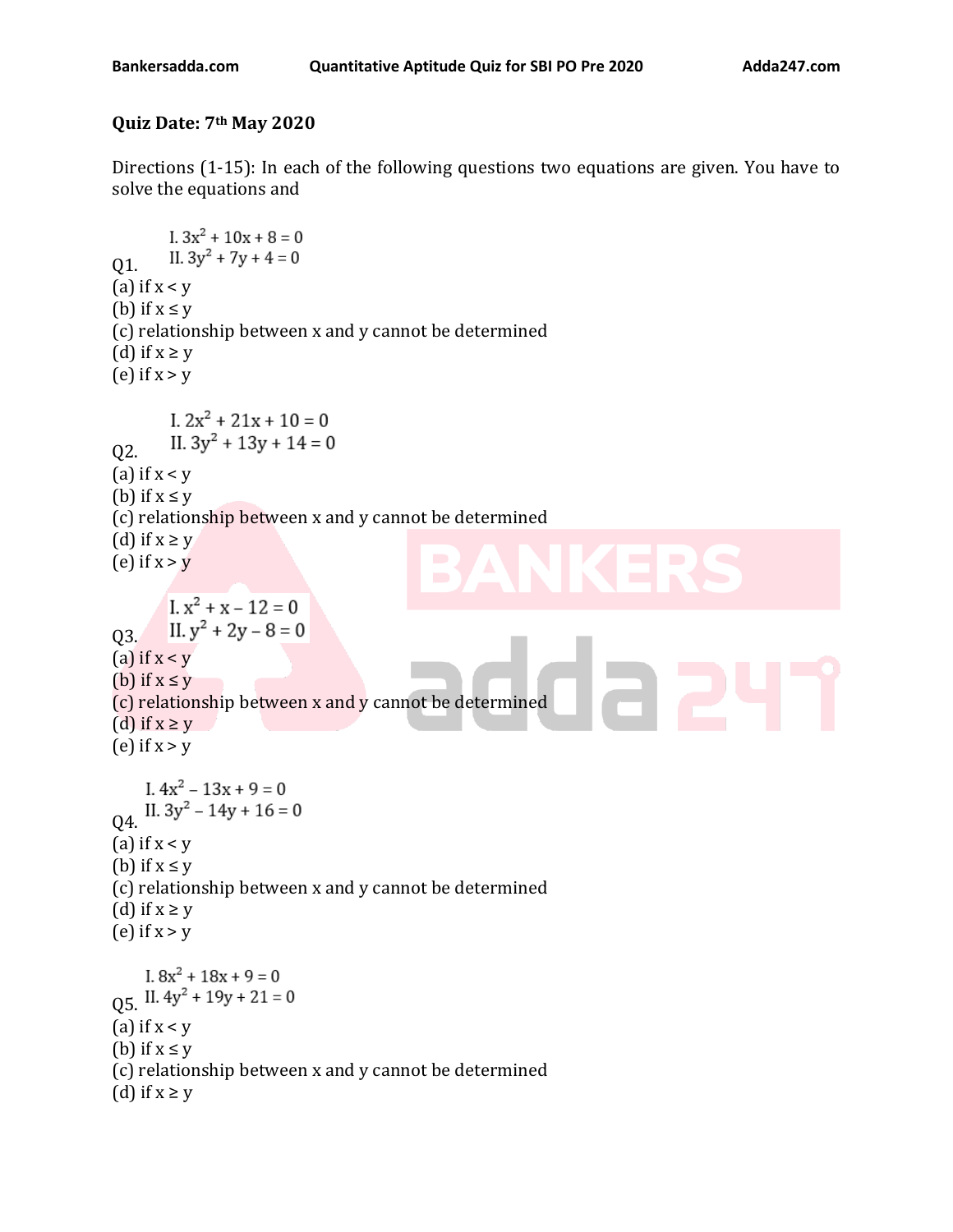(e) if  $x > y$  $1.3x^2 + 16x + 21 = 0$ II.  $6y^2 + 17y + 12 = 0$ Q6. (a) if  $x < y$ (b) if  $x \leq y$ (c) relationship between x and y cannot be determined (d) if  $x \ge y$ (e) if  $x > y$ I.  $16x^2 + 20x + 6 = 0$ 07. II.  $10y^2 + 38y + 24 = 0$ (a) if  $x < y$ (b) if  $x \leq y$ (c) relationship between x and y cannot be determined (d) if  $x \ge y$ (e) if  $x > y$ **12 Months Subscription SBI PO MAHA PACK** Live Class, Video Course **Test Series, eBooks English** (with eBooks) I.  $8x^2 + 6x = 5$ II.  $12y^2 - 22y + 8 = 0$ Q8. (a) if  $x < y$ (b) if  $x \leq y$ (c) relationship between x and y cannot be determined (d) if  $x \ge y$ (e) if  $x > y$ I.  $17x^2 + 48x = 9$ II.  $13y^2 = 32y - 12$ Q9. (a) if  $x < y$ (b) if  $x \leq y$ (c) relationship between x and y cannot be determined (d) if  $x \geq y$ (e) if  $x > y$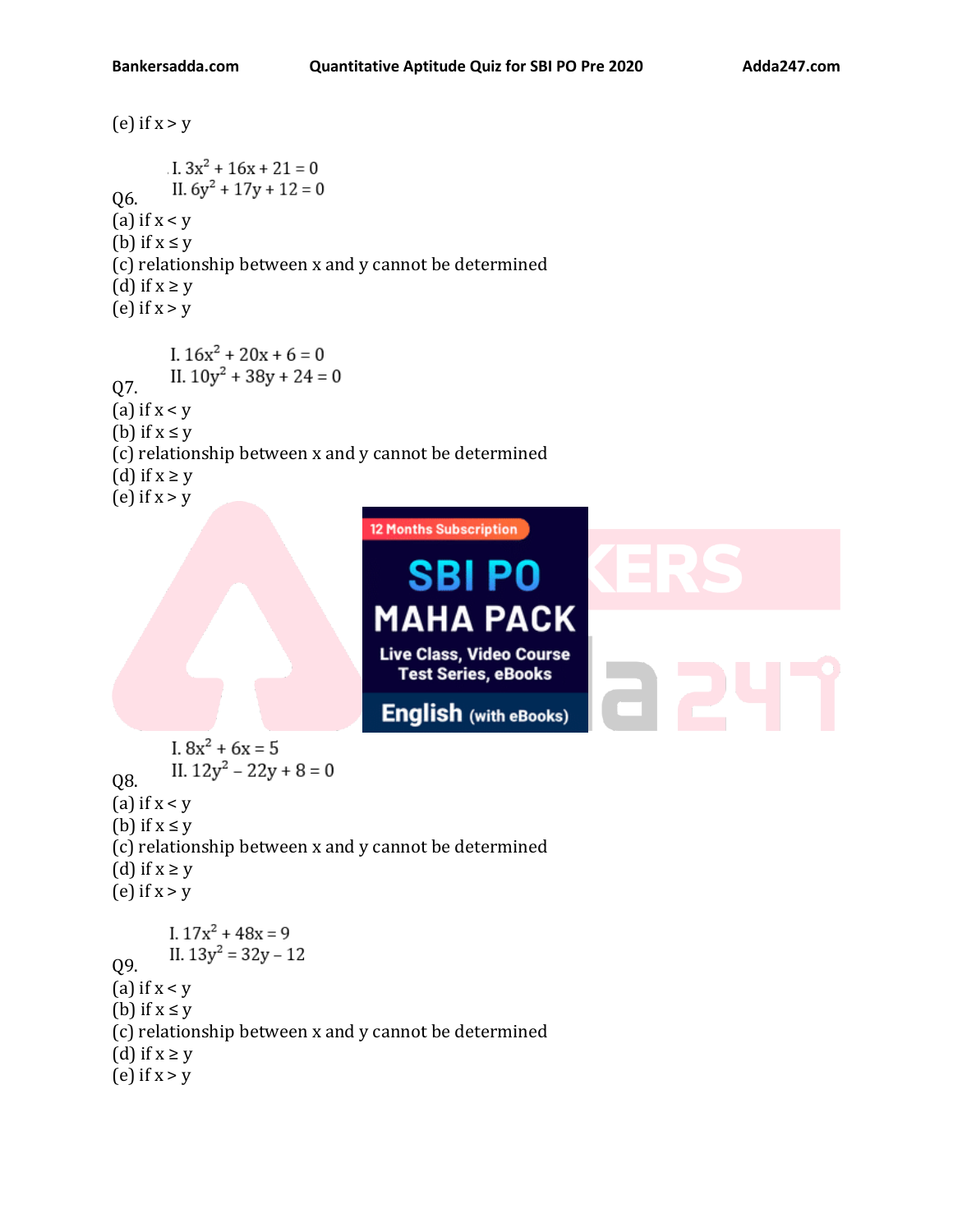```
I. 8x^2 + 26x + 15 = 0II. 4y^2 + 24y + 35 = 0Q10.
(a) if x < y(b) if x \leq y(c) relationship between x and y cannot be determined 
(d) if x \geq y(e) if x > yI. 6x^2 + 19x + 15 = 0II. 24y^2 + 11y + 1 = 0011.
(a) if x < y(b) if x \leq y(c) relationship between x and y cannot be determined 
(d) if x \geq y(e) if x > yI. 2x^2 + 11x + 15 = 0II. 4y^2 + 22y + 24 = 0Q12.
(a) if x < y(b) if x \le y(c) relationship between x and y cannot be determined 
(d) if x \ge y(e) if x > yrdda a
       I. 2x^2 + 9x + 9 = 0II. 2y^2 + 17y + 36 = 0013.
(a) if x < y(b) if x \leq y(c) relationship between x and y cannot be determined 
(d) if x \ge y(e) if x > yI. 5x^2 + 29x + 20 = 0II. 25y^2 + 25y + 6 = 0Q14.
(a) if x < y(b) if x \leq y(c) relationship between x and y cannot be determined 
(d) if x \ge y(e) if x > yI. 3x^2 - 16x + 21 = 0II. 3y^2 - 28y + 65 = 0Q15.
```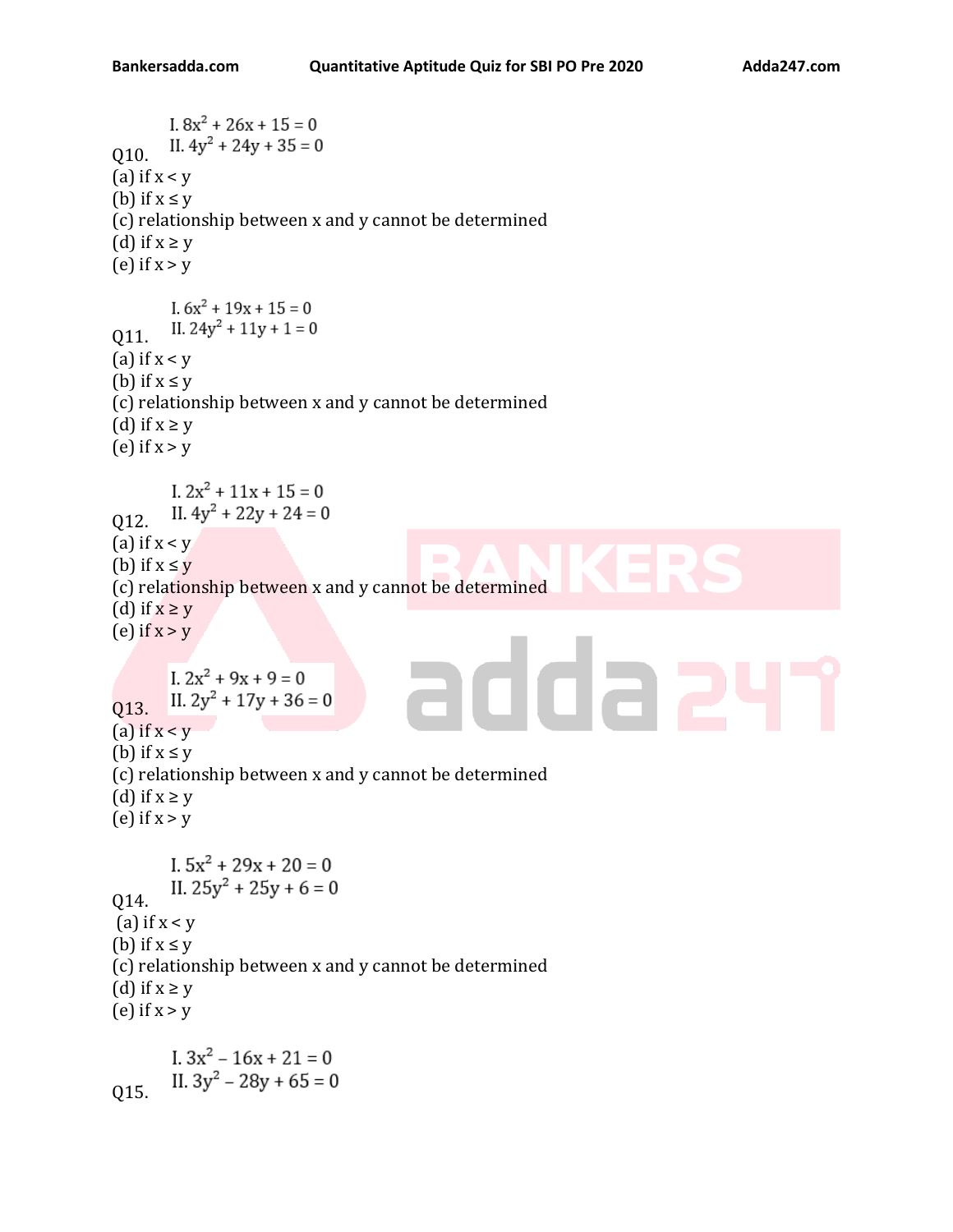## **Bankersadda.com Quantitative Aptitude Quiz for SBI PO Pre 2020 Adda247.com**

(a) if  $x < y$ (b) if  $x \leq y$ (c) relationship between x and y cannot be determined (d) if  $x \ge y$ (e) if  $x > y$ 

## **Solutions**

```
S1. Ans.(b)
Sol.
I. 3x^2 + 10x + 8 = 0\Rightarrow 3x^2 + 6x + 4x + 8 = 0\Rightarrow (x + 2) (3x + 4) = 0
   \Rightarrow x = -2, -4/3
II. 3y^2 + 7y + 4 = 0\Rightarrow 3y^2 + 3y + 4y + 4 = 0\Rightarrow (y + 1) (3y + 4) = 0
   \Rightarrow y = -1, -4/3
y \geq x
```


S2. Ans.(c) Sol.<br>I.  $2x^2 + 21x + 10 = 0$  $\Rightarrow$  2x<sup>2</sup> + 20 + x + 10 = 0  $\Rightarrow$  (x + 10) (2x + 1) = 0  $\Rightarrow$  x = -10, -1/2 II.  $3y^2 + 13y + 14 = 0$  $\Rightarrow$  3y<sup>2</sup> + 6y + 7y + 14 = 0  $\Rightarrow$  (y + 2) (3y + 7) = 0  $\Rightarrow$  y = -2, -7/3 No relation S3. Ans.(c)

Sol.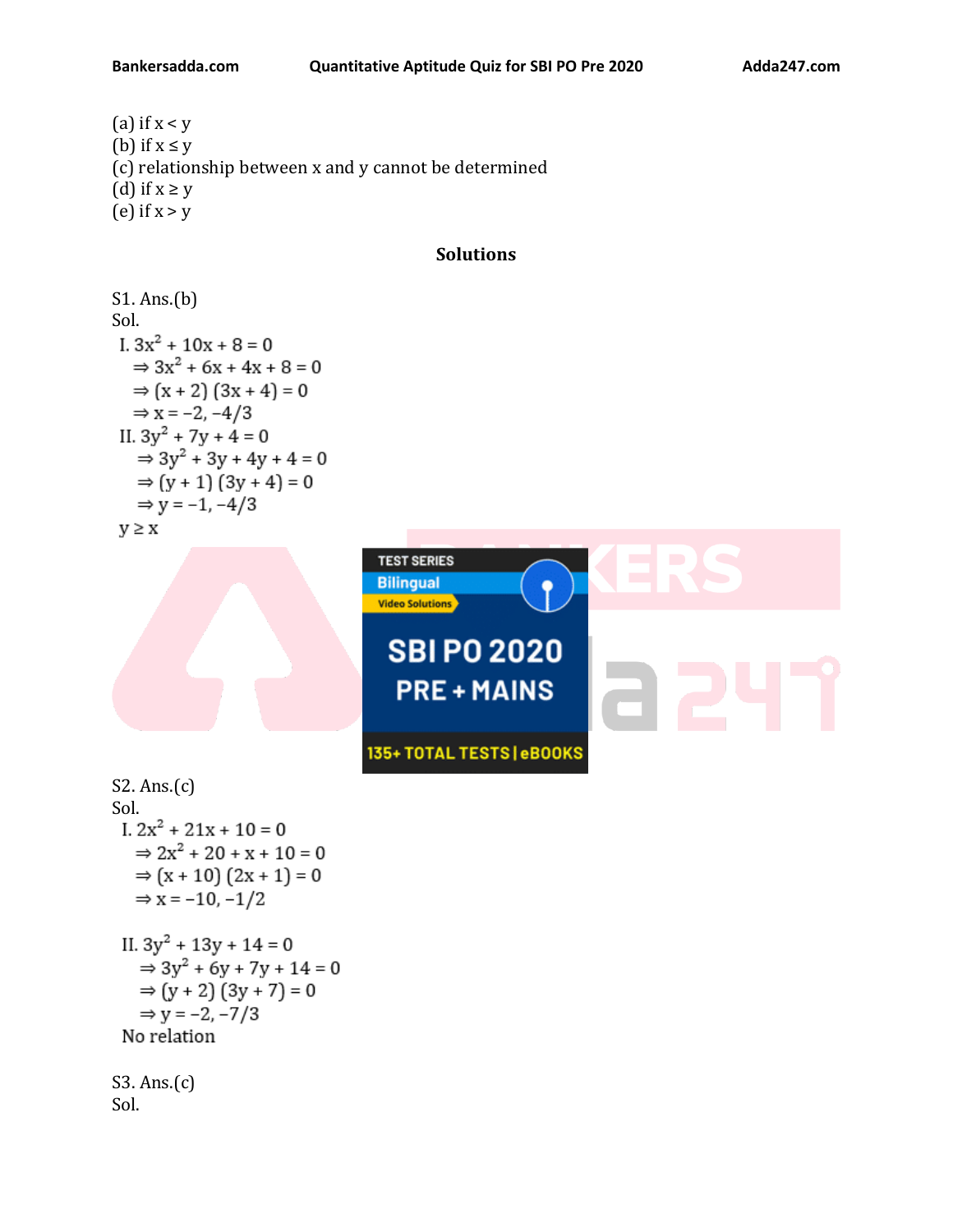```
1. x<sup>2</sup> + x - 12 = 0\Rightarrow x<sup>2</sup> + 4x - 3x - 12 = 0
    \Rightarrow (x + 4) (x - 3) = 0\Rightarrow x = 3, -4
 II. y^2 + 2y - 8 = 0\Rightarrow y^2 + 4y - 2y - 8 = 0\Rightarrow (y + 4) (y - 2) = 0
    \Rightarrow y = -4, 2
 No relation
S4. Ans.(c)
Sol.
 I. 4x^2 - 13x + 9 = 0\Rightarrow 4x^2 - 4x - 9x + 9 = 0\Rightarrow (x – 1) (4x – 9) = 0
    \Rightarrow x = 1, 9/4
 II. 3y^2 - 14y + 16 = 0\Rightarrow 3y<sup>2</sup> - 6y - 8y + 16 = 0
    \Rightarrow (y - 2) (3y - 8) = 0
    \Rightarrow y = 2, 8/3
 No relation
S5. Ans.(e)
Sol.
      I. 8x^2 + 18x + 9 = 0\Rightarrow 8x^2 + 12x + 6x + 9 = 0\Rightarrow (2x + 3) (4x + 3) = 0
        \Rightarrow x = -3/2, -3/4
      II. 4y^2 + 19y + 21 = 0\Rightarrow 4y<sup>2</sup> + 12y + 7y + 21 = 0
         \Rightarrow (y + 3) (4y + 7) = 0
         \Rightarrow x = -3, -7/4
Sol. X > YS6. Ans.(a)<br>1.3x^2 + 16x + 21 = 0\Rightarrow 3x^2 + 9x + 7x + 21 = 0\Rightarrow (x + 3) (3x + 7) = 0
   \Rightarrow x = -3, -7/3
 II. 6y^2 + 17y + 12 = 0
```
 $\Rightarrow$  6y<sup>2</sup> + 9y + 8y + 12 = 0  $\Rightarrow$  3y (2y + 3) + 4 (2y + 3) = 0

 $\Rightarrow$  y = -3/2, -4/3

 $y > x$ 

## ria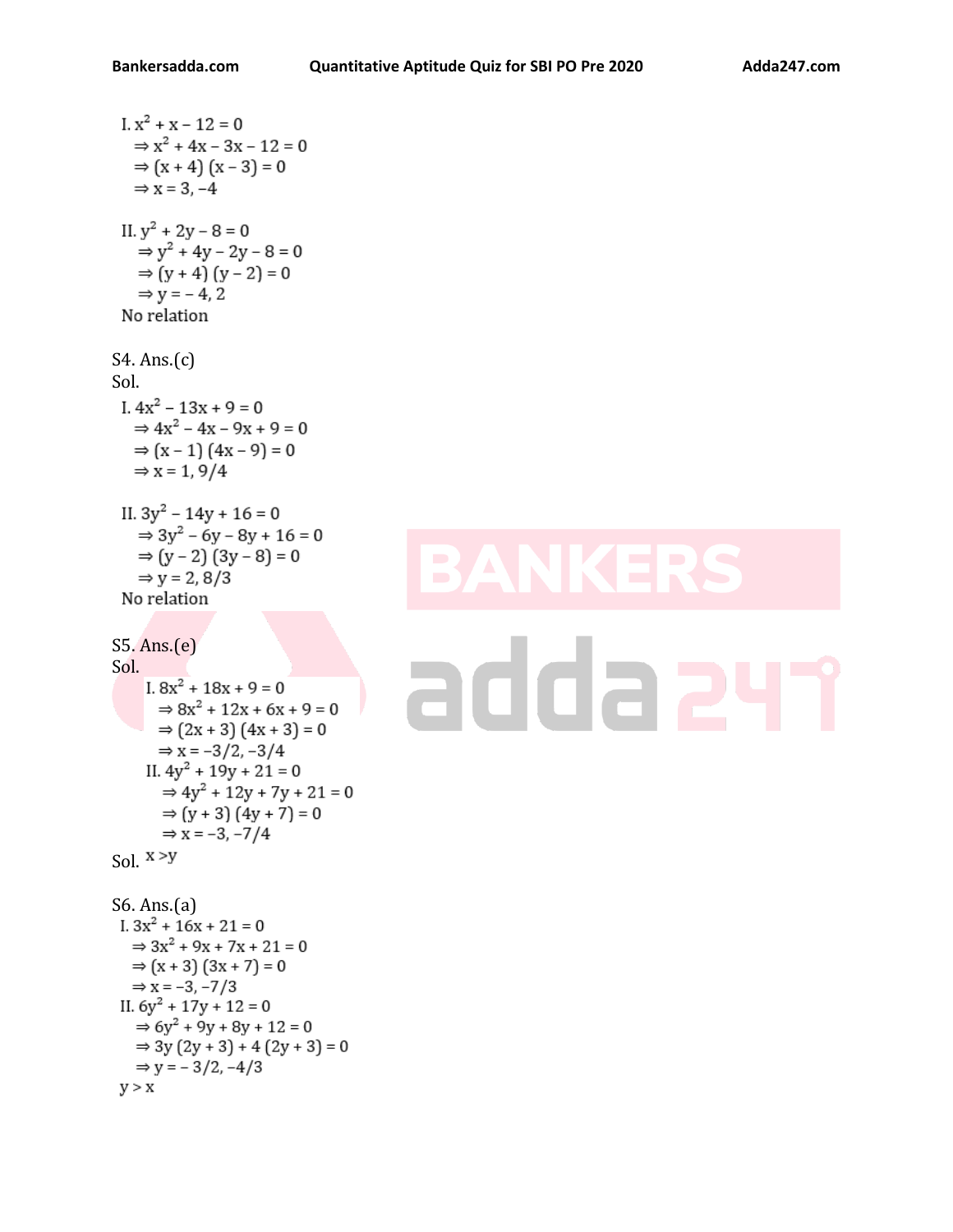S7. Ans.(e)  
\nSol.  
\nI. 
$$
16x^2 + 20x + 6 = 0
$$
  
\n⇒  $8x^2 + 10x + 3 = 0$   
\n⇒  $8x^2 + 4x + 6x + 3 = 0$   
\n⇒  $(2x + 1) (4x + 3) = 0$   
\n⇒  $x = -1/2, -3/4$   
\nII.  $10y^2 + 38y + 24 = 0$   
\n⇒  $5y^2 + 19y + 12 = 0$   
\n⇒  $5y^2 + 15y + 4y + 12 = 0$   
\n⇒  $(y + 3) (5y + 4) = 0$   
\n $y = -3, -4/5$   
\n $x > y$ 

S8. Ans.(b)  
\nSol.  
\nI. 
$$
8x^2 + 6x - 5 = 0
$$
  
\n⇒  $8x^2 + 10x - 4x - 5 = 0$   
\n⇒  $(4x + 5)(2x - 1) = 0$   
\n⇒  $x = \frac{1}{2}, -5/4$   
\nII.  $12y^2 - 22y + 8 = 0$   
\n⇒  $6y^2 - 11y + 4 = 0$   
\n⇒  $6y^2 - 3y - 8y + 4 = 0$   
\n⇒  $(2y - 1)(3y - 4) = 0$   
\n⇒  $y = 1/2, 4/3$   
\n $y \ge x$   
\nS9. Ans.(a)

Sol.

\nI. 
$$
17x^2 + 48x - 9 = 0
$$

\n $\Rightarrow 17x^2 + 51x - 3x - 9 = 0$ 

\n $\Rightarrow (x + 3)(17x - 3) = 0$ 

\n $\Rightarrow x = 3/17, -3$ 

\nII.  $13y^2 - 32y + 12 = 0$ 

\n $\Rightarrow 13y^2 - 26y - 6y + 12 = 0$ 

\n $\Rightarrow (y - 2)(13y - 6) = 0$ 

\n $\Rightarrow y = 2, 6/13$ 

\n $y > x$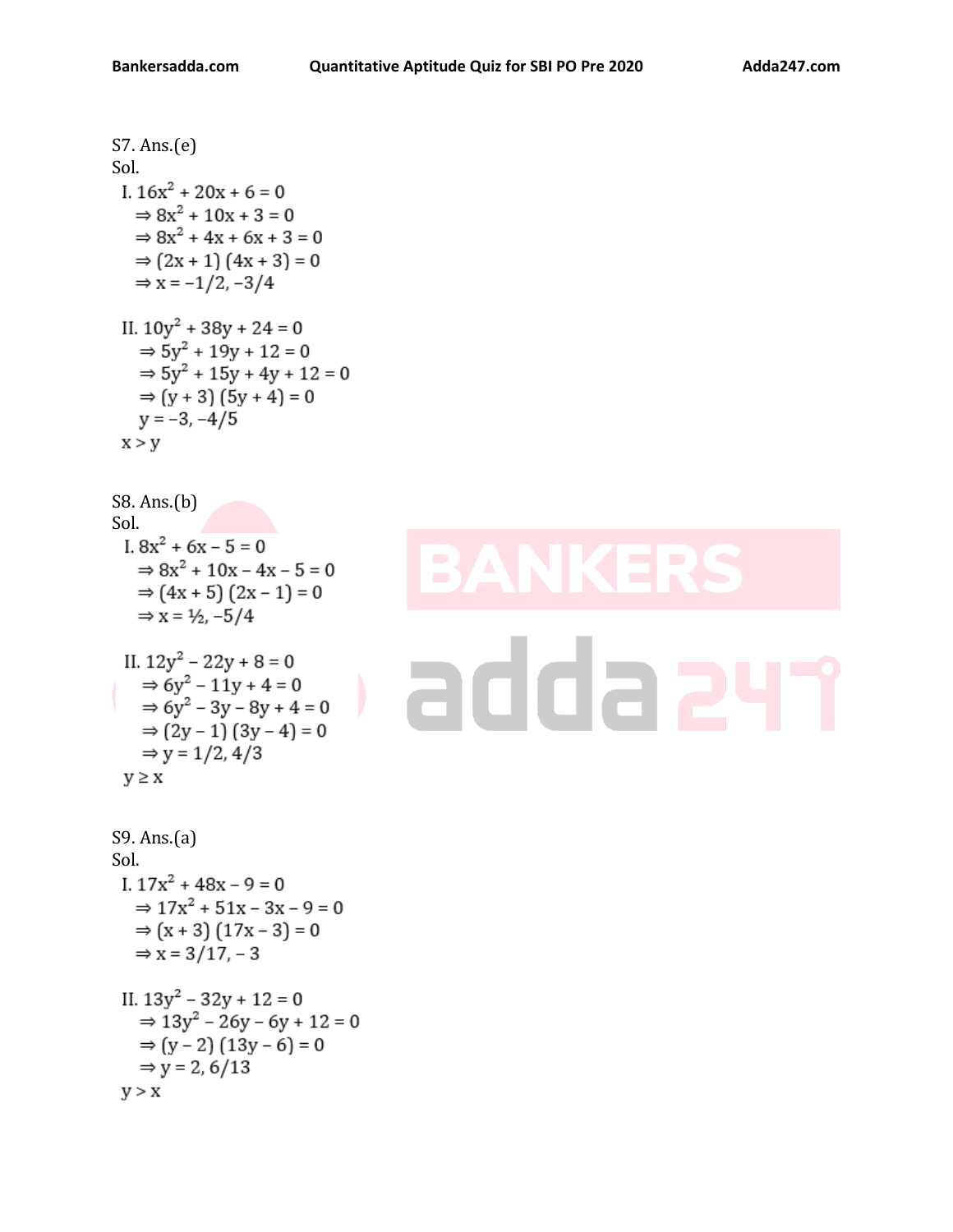Sol.

S10. Ans.(d) Sol. S11. Ans.(a) Sol. S12. Ans.(c)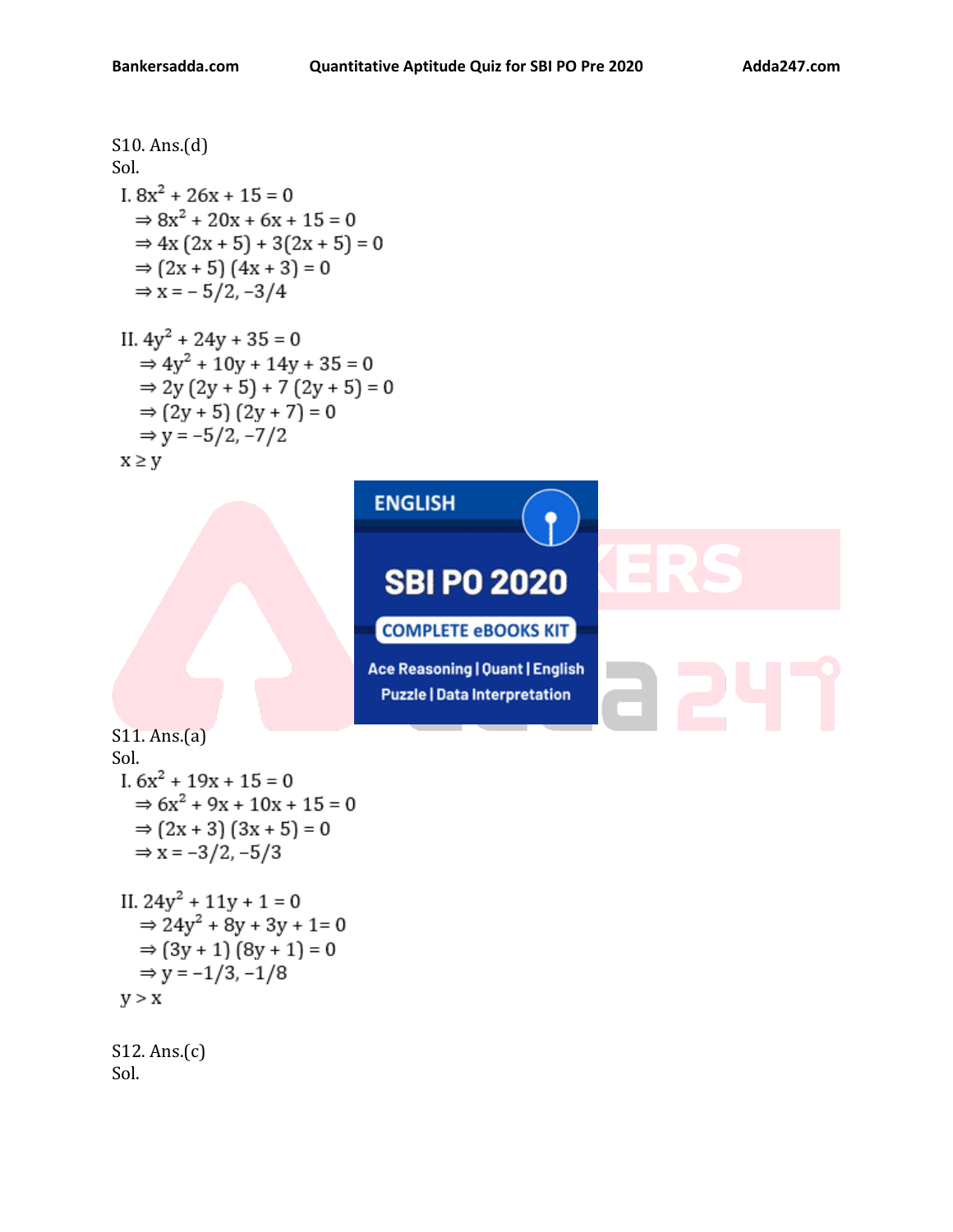Sol.

```
I. 2x^2 + 11x + 15 = 0\Rightarrow 2x<sup>2</sup> + 6x + 5x + 15 = 0
   \Rightarrow (x + 3) (2x + 5) = 0
   \Rightarrow x = -3, -5/2
 II. 4y^2 + 22y + 24 = 0\Rightarrow 2y<sup>2</sup> + 11y + 12 = 0
    \Rightarrow 2y<sup>2</sup> + 8y + 3y + 12 = 0
    \Rightarrow (y + 4) (2y + 3) = 0
    \Rightarrow y = -4, -3/2
 No relation
S13. Ans.(e)
Sol.
I. 2x^2 + 9x + 9 = 0\Rightarrow 2x^2 + 6x + 3x + 9 = 0\Rightarrow (x + 3) (2x + 3) = 0
   \Rightarrow x = -3, -3/2
II. 2y^2 + 17y + 36 = 0\Rightarrow 2y<sup>2</sup> + 8y + 9y + 36 = 0
   \Rightarrow (y + 4) (2y + 9) = 0
   y = -4, -9/2addaa
 x > yS14. Ans.(a)
Sol.<br>I. 5x^2 + 29 + 20 = 0\Rightarrow 5x<sup>2</sup> + 25x + 4x + 20 = 0
   \Rightarrow (x + 5) (5x + 4) = 0
   \Rightarrow x = -5, -4/5
 II. 25y^2 + 25y + 6 = 0\Rightarrow 25y<sup>2</sup> + 15y + 10y + 6 = 0
    \Rightarrow (5y + 3) (5y + 2) = 0
    \Rightarrow y = -3/5, -2/5
 y > xS15. Ans.(a)
```